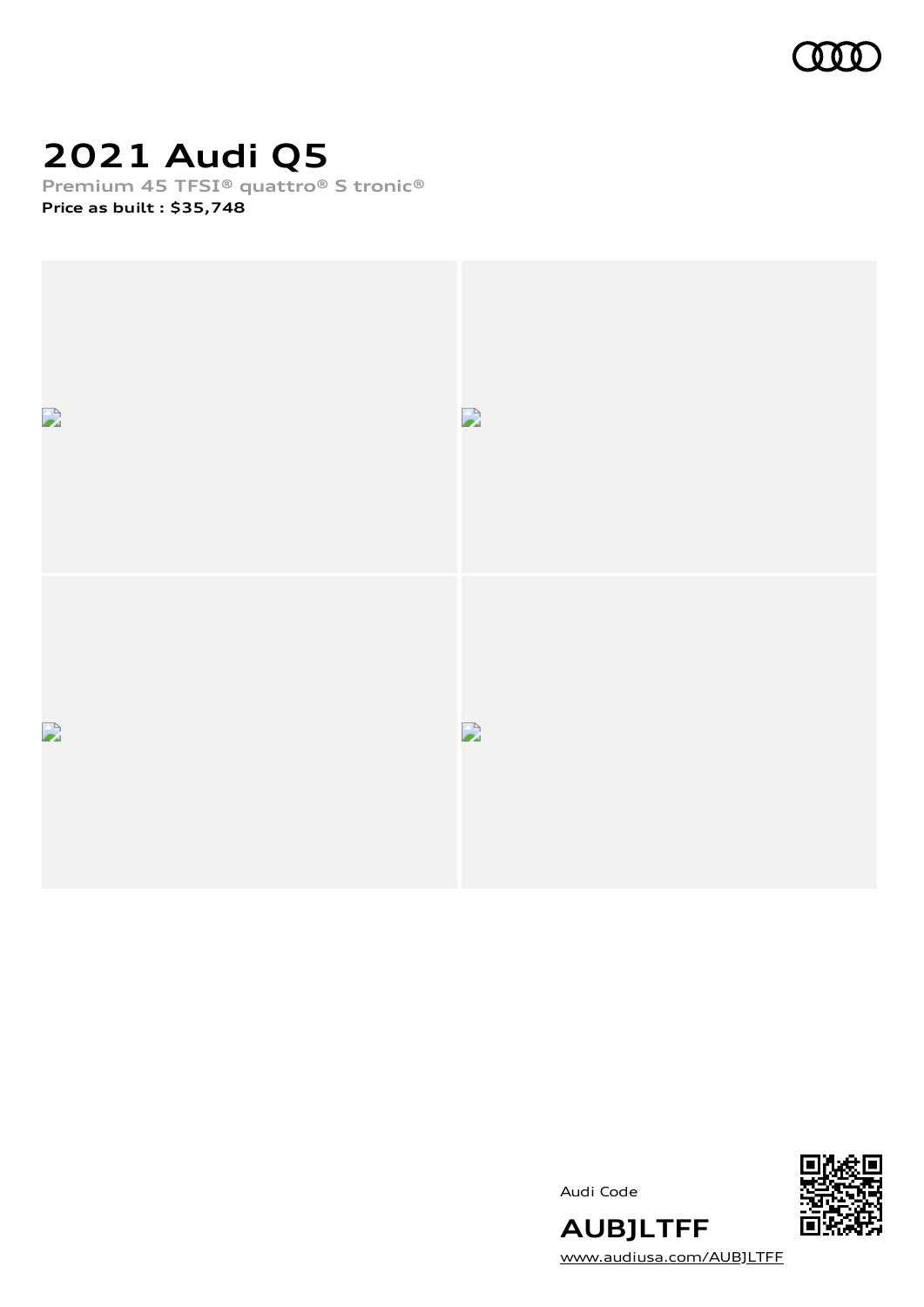# **Summary**

### **Audi 2021 Audi Q5** Premium 45 TFSI® quattro® S tronic®

**Price as buil[t](#page-9-0)** \$35,748

### **Exterior colour**

Brilliant Black

# $\overline{\phantom{a}}$

### **Further Information**

|                 | N٥           |
|-----------------|--------------|
| Mileage         | 34,565 miles |
| Type of vehicle | Used car     |

**Warranty**

### **Interior colour**

| Seats     | Black with Rock Gray stitching |
|-----------|--------------------------------|
| Dashboard | Black                          |
| Carpet    | Black                          |
| Headliner | Gray                           |

#### **Audi Code** AUBJLTFF

**Your configuration on www.audiusa.com** [www.audiusa.com/AUBJLTFF](https://www.audiusa.com/AUBJLTFF)

**Commission number** 4fb850320a0e09b01ff7

## **Technical Specifications**

| Engine type                  | 2.0-liter four-cylinder                       |
|------------------------------|-----------------------------------------------|
| stroke                       | Displacement/Bore and 1,984/82.5 x 92.8 cc/mm |
| Max. output                  | 261 HP                                        |
| Torque                       | 273 lb-ft@rpm                                 |
| Top track speed              | 130 mph $1$                                   |
| Acceleration (0 - 60<br>mph) | 5.7 seconds                                   |
| Recommended fuel             | Premium                                       |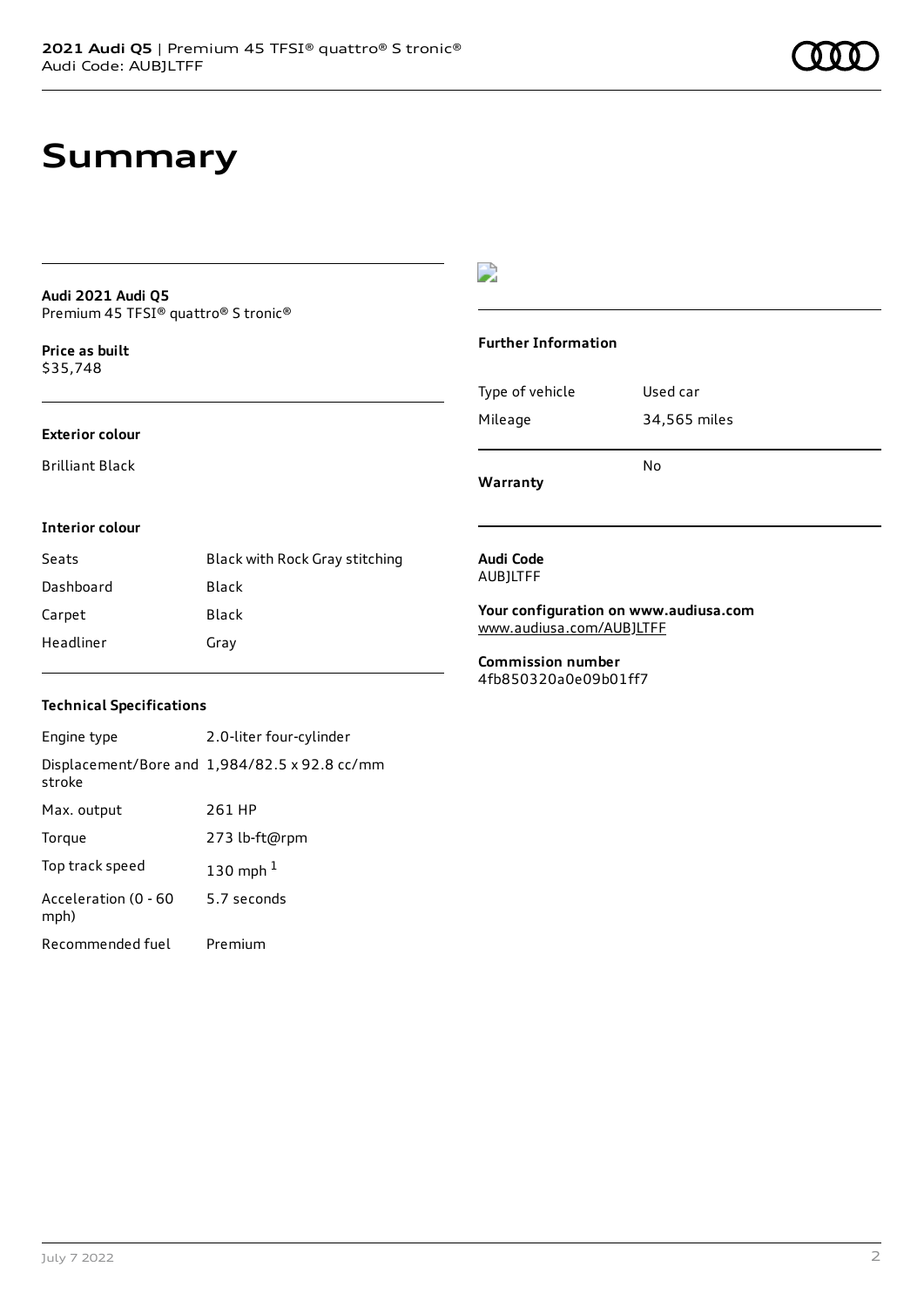# **Standard features**

# **Safety and Security**

| 4UB             | Driver and front passenger airbags                              |
|-----------------|-----------------------------------------------------------------|
| UH1             | Electromechanical parking brake                                 |
| 8T2             | Cruise control system                                           |
| VC <sub>2</sub> | Garage door opener (Homelink®)                                  |
| 4H5             | Electronic rear child door locks                                |
| OZ7             | Speed-sensitive electromechanical power<br>steering system      |
| 7K6             | Tire-pressure monitoring system                                 |
| 4X3             | Advanced Airbag Protection System                               |
| 418             | Remote keyless entry with push-button start                     |
| 3B7             | Lower Anchors and Tethers for Children<br>(LATCH) in rear seats |

### **Exterior**

| 1D <sub>8</sub> | Trailer hitch provision                           |
|-----------------|---------------------------------------------------|
| 6XD             | Power-adjustable, heated exterior side<br>mirrors |
| 1S1             | Tool kit and floor jack                           |
| 1 B A           | Standard suspension                               |
| 3S1             | Aluminum roof rails                               |
| 511             | Tailgate roof spoiler                             |
| 8IT             | Full LED headlights with DRL signature            |
| HX <sub>2</sub> | 235/60 R18 all-season tires                       |
| 8VM             | LED taillights with dynamic turn signal           |
| VJ1             | Full paint finish                                 |
| 4KC             | Heat-insulating side and rear windows             |
| 47B             | Aluminum trim around exterior windows             |

# **Exterior**

41V 18" 5-arm-star design wheels with all-season tires

### **Interior**

| QE1 | Storage package                                                                            |
|-----|--------------------------------------------------------------------------------------------|
| 4M3 | Four beverage holders                                                                      |
| 7M1 | Aluminum front door sill inlays                                                            |
| 6N) | Light cloth headliner                                                                      |
| 9AQ | Three-zone automatic climate control<br>system                                             |
| 4L7 | Auto-dimming interior rear view mirror with<br>digital compass and Integrated Toll Module® |
| QQ1 | LED interior lighting package                                                              |
| 1XW | Three-spoke multifunction steering wheel<br>with shift paddles                             |
| 6E3 | Front center armrest                                                                       |
| 7F9 | Leather-wrapped gear selector                                                              |
| 4E7 | Power tailgate                                                                             |
| 5XF | Driver and front-passenger extendable sun<br>visors with illuminated vanity mirrors        |
| 3NS | Sliding, split folding 40/20/40 rear<br>seatbacks with adjustable recline                  |
| N1P | Leather seat covers                                                                        |
| 4A3 | <b>Heated front seats</b>                                                                  |
| 5MP | Brown Walnut Wood inlays                                                                   |
|     |                                                                                            |

### **Infotainment and Driver Assistance**

| 6K9 | Audi pre sense <sup>®</sup> city |
|-----|----------------------------------|
| 2H1 | Audi drive select                |

# **(1/2)**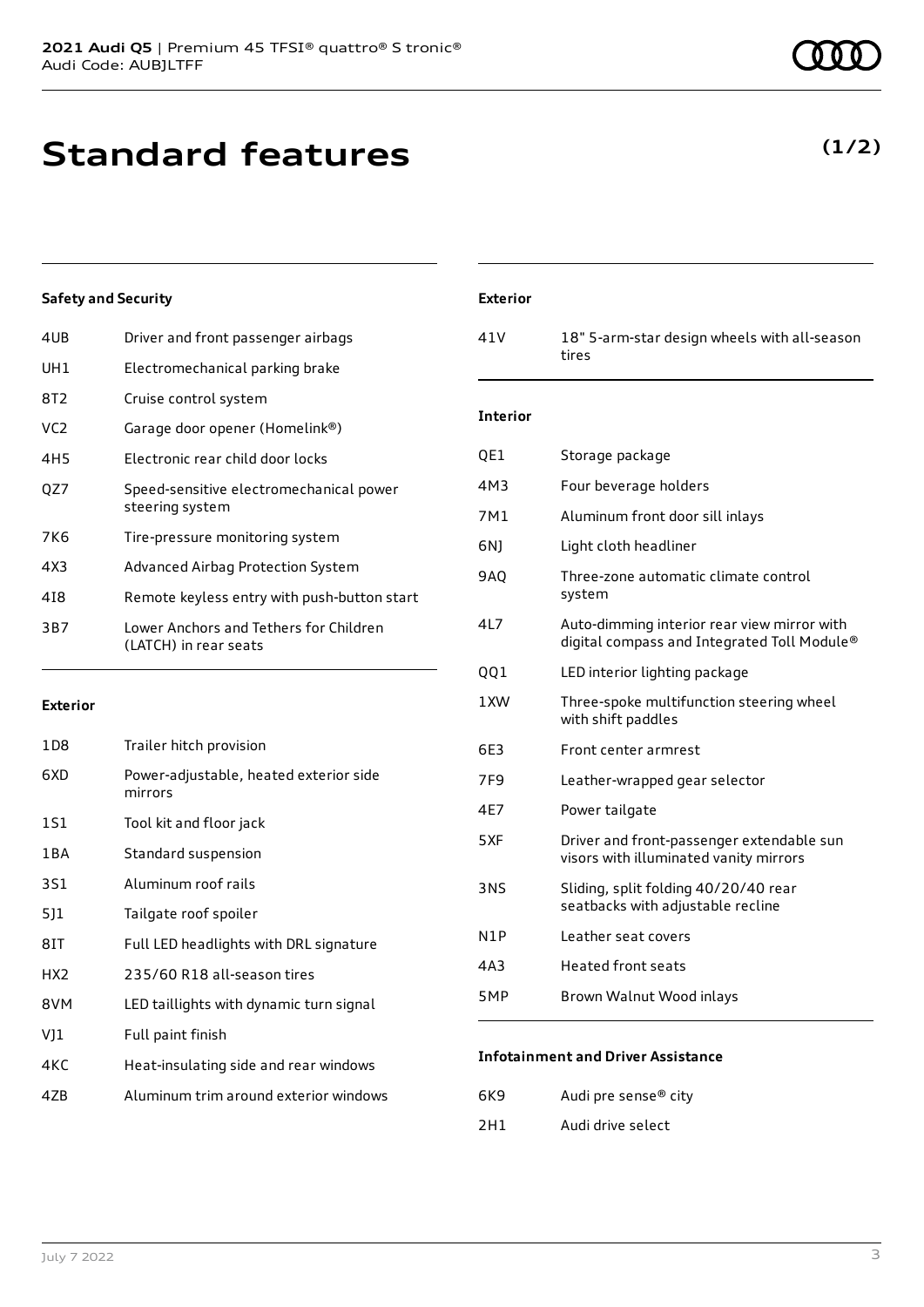# **Standard features**

# **Infotainment and Driver Assistance**

- IU1 Audi smartphone interface IW3 Audi connect® CARE assistance and security services (limited time subscription)
- 7X2 Parking system plus
- 7W3 Audi pre sense® basic and rear
- KA2 Rear view camera
- 8G1 High beam assist
- 9VD Audi sound system
- 9S7 7.0" color driver information system
- 7Y1 Audi side assist
- 6I3 Audi active lane assist
- 9ZX Preparation for mobile phone (Bluetooth®) with streaming audio

# **(2/2)**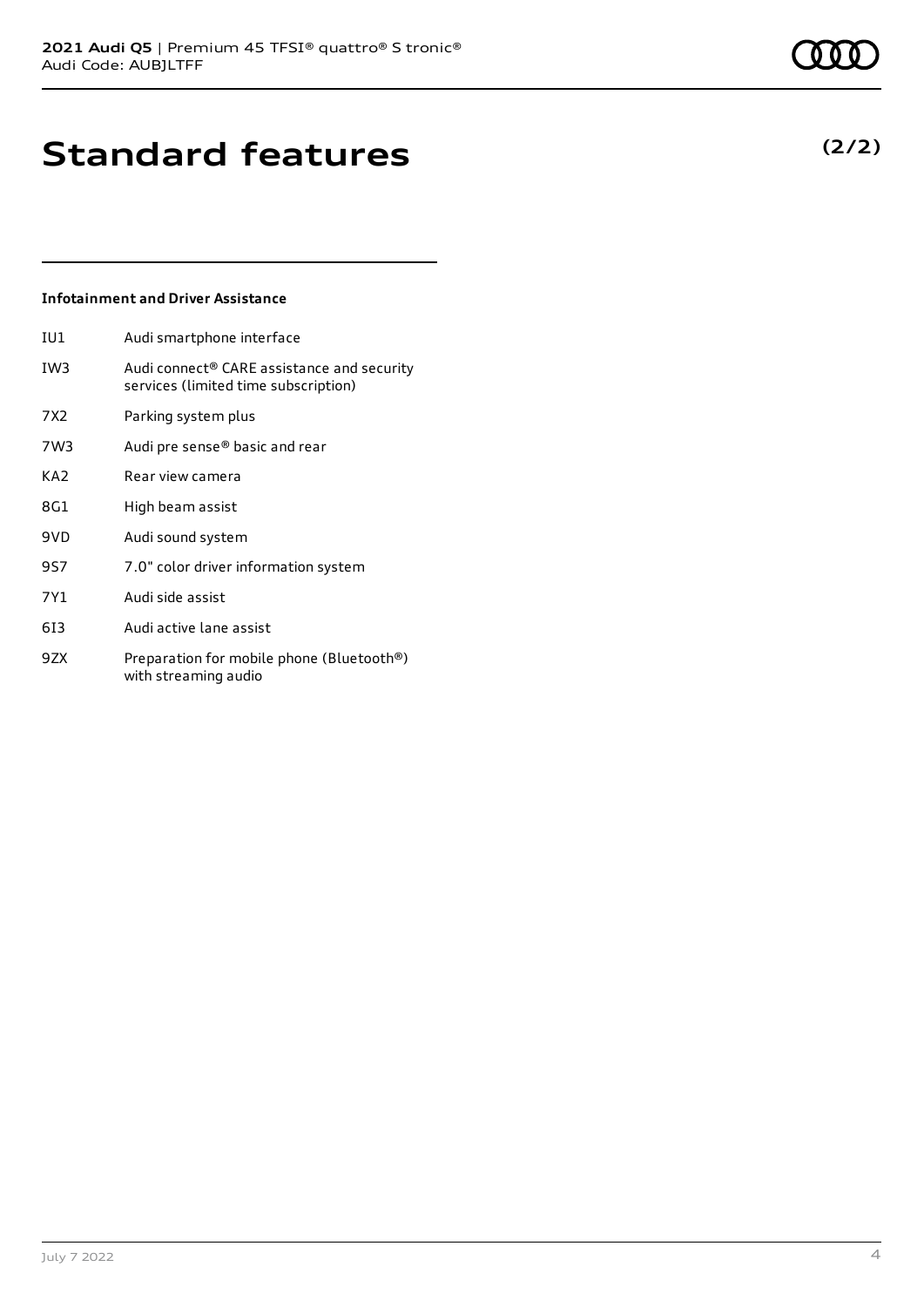# **Dealer remarks**

CARFAX One-Owner. Priced below KBB Fair Purchase Price!

Certified. Audi Certified pre-owned Details:

\* Includes 24/7 Roadside Assistance emergency towing, collision, jump start, flat tire change, emergency fuel service, lock-out service, extrication service, Audi assist, CARFAX Vehicle History Report and SiriusXM satellite radio complimentary 90 day subscription. If Audi New Vehicle Limited Warranty (NVLW) coverage remains at time of CPO purchase, CPO Limited Warranty Coverage commences upon expiration of NVLW and continues until 5 years from vehicle's original in-service date with no mileage limitation. If NVLW coverage has expired at time of CPO purchase, CPO Limited Warranty coverage commences at time of purchase and continues for 12 months with no mileage limitation. Limited warranty is transferable between private parties.

\* Vehicle History

\* 300+ Point Inspection

\* Limited Warranty: 12 Month/Unlimited Mile beginning after new car warranty expires or from certified purchase date

\* Transferable Warranty

\* Roadside Assistance

\* Warranty Deductible: \$0

\*Full Safety Inspection, \*All Scheduled Service Up to Date, \*Serviced Here New, \*Purchased Here New, BACKUP CAMERA, BLUETOOTH, HOMELINK, SUNROOF/MOONROOF, HEAT PACKAGE, LEATHER SEATS, CLIMATE PACKAGE, PREMIUM AUDIO PACKAGE, 1ST OIL CHANGE COMPLIMENTARY, Black w/Leather Seating Surfaces, AM/FM radio, Automatic temperature control, Exterior Parking Camera Rear, Front Bucket Seats, Front Center Armrest, Front dual zone A/C, Heated front seats, Leather Seating Surfaces, Panoramic Sunroof, Power Liftgate, Radio data system, Rain sensing wipers, Remote keyless entry, Speed control, Wheels: 18" 5-Arm-Star Design.

### 2.0L Turbocharged quattro 7-Speed Automatic S tronic

At Audi Henderson, our goal is to provide our customers with a Dealership experience that is unmatched in the Automotive Industry. Whether it's sales or service, parts or accessories, it is our goal to do our best for you on each and every visit. We believe Audi vehicles are some of the finest on the road today and our passion for what we do is obvious from the moment you set foot in our store. We've refined our processes, continually train our staff and take pride in what we do in effort to redefine the typical car-buying experience. Visit Audi Henderson today and experience the difference.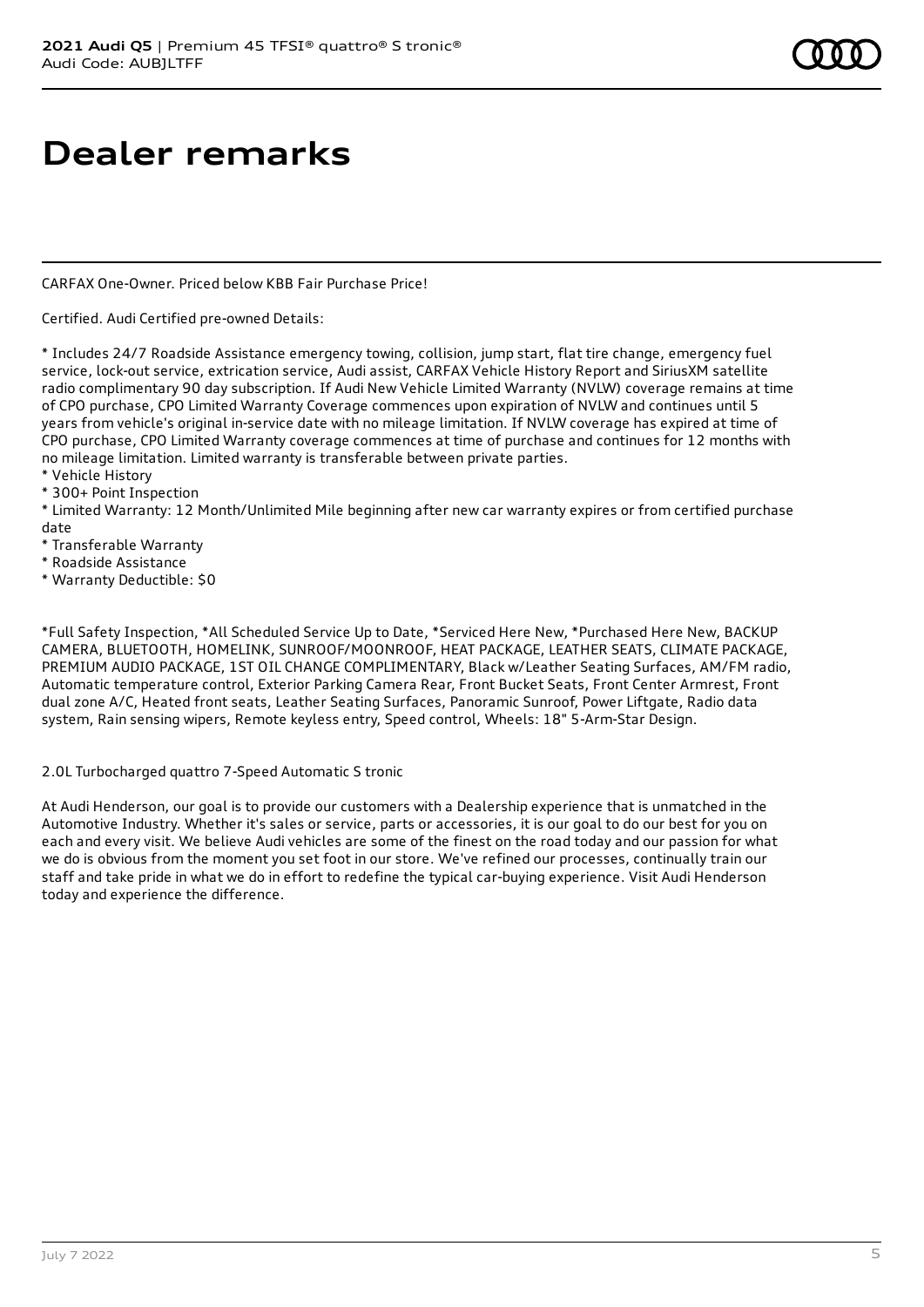# **Technical Specifications**

**(1/2)**

| <b>Engineering   Performance</b>            |                                                                       | <b>Steering</b>                            |                                                                                |
|---------------------------------------------|-----------------------------------------------------------------------|--------------------------------------------|--------------------------------------------------------------------------------|
| Engine type                                 | 2.0-liter four-cylinder                                               | Steering type                              | Electromechanical progressive                                                  |
| Power Level                                 | 45                                                                    |                                            | steering system                                                                |
| Max. output                                 | 261 HP                                                                | Turning diameter, curb- 38.7 ft<br>to-curb |                                                                                |
| Displacement                                | 2.01                                                                  | Steering ratio                             | 15.9:1                                                                         |
| Towing capacity                             | 4,400 lb                                                              |                                            |                                                                                |
| Torque                                      | 273 lb-ft@rpm                                                         | Suspension                                 |                                                                                |
| Valvetrain                                  | 16-valve DOHC with Audi valvelift<br>system and variable valve timing | Front axle                                 | Five-link suspension - Audi comfort                                            |
| Acceleration (0 - 60<br>mph)                | 5.7 seconds                                                           | Rear axle                                  | suspension<br>Five-link suspension - Audi comfort                              |
| Engine block                                | Cast-iron                                                             |                                            | suspension                                                                     |
| Induction/fuel injection Turbocharged/TFSI® |                                                                       |                                            |                                                                                |
| Cylinder head                               | Aluminum-alloy                                                        | <b>Brakes</b>                              |                                                                                |
| stroke                                      | Displacement/Bore and 1,984/82.5 x 92.8 cc/mm                         | Front brakes                               | 13.3 (ventilated disc) in                                                      |
| Top track speed <sup>1</sup>                | 130 mph                                                               | Rear brakes                                | 13.0 (ventilated disc) in                                                      |
| <b>Electrical system</b>                    |                                                                       | <b>Body</b>                                |                                                                                |
| Hybrid engine                               | 12-volt Mild Hybrid Electric Vehicle<br>(MHEV) technology             | Material                                   | Lightweight technology-multi-<br>material construction (steel and<br>aluminum) |
| Transmission   Drivetrain                   |                                                                       | <b>Warranty   Maintenance</b>              |                                                                                |

| Drivetrain type | quattro <sup>®</sup> all-wheel drive with ultra <sup>®</sup> |
|-----------------|--------------------------------------------------------------|
|                 | technology                                                   |

| Transmission | Seven-speed S tronic <sup>®</sup> dual-clutch |
|--------------|-----------------------------------------------|
|              | automatic transmission                        |

| Warranty | 4-year/50,000-mile Audi New |
|----------|-----------------------------|
|          | Vehicle Limited Warranty    |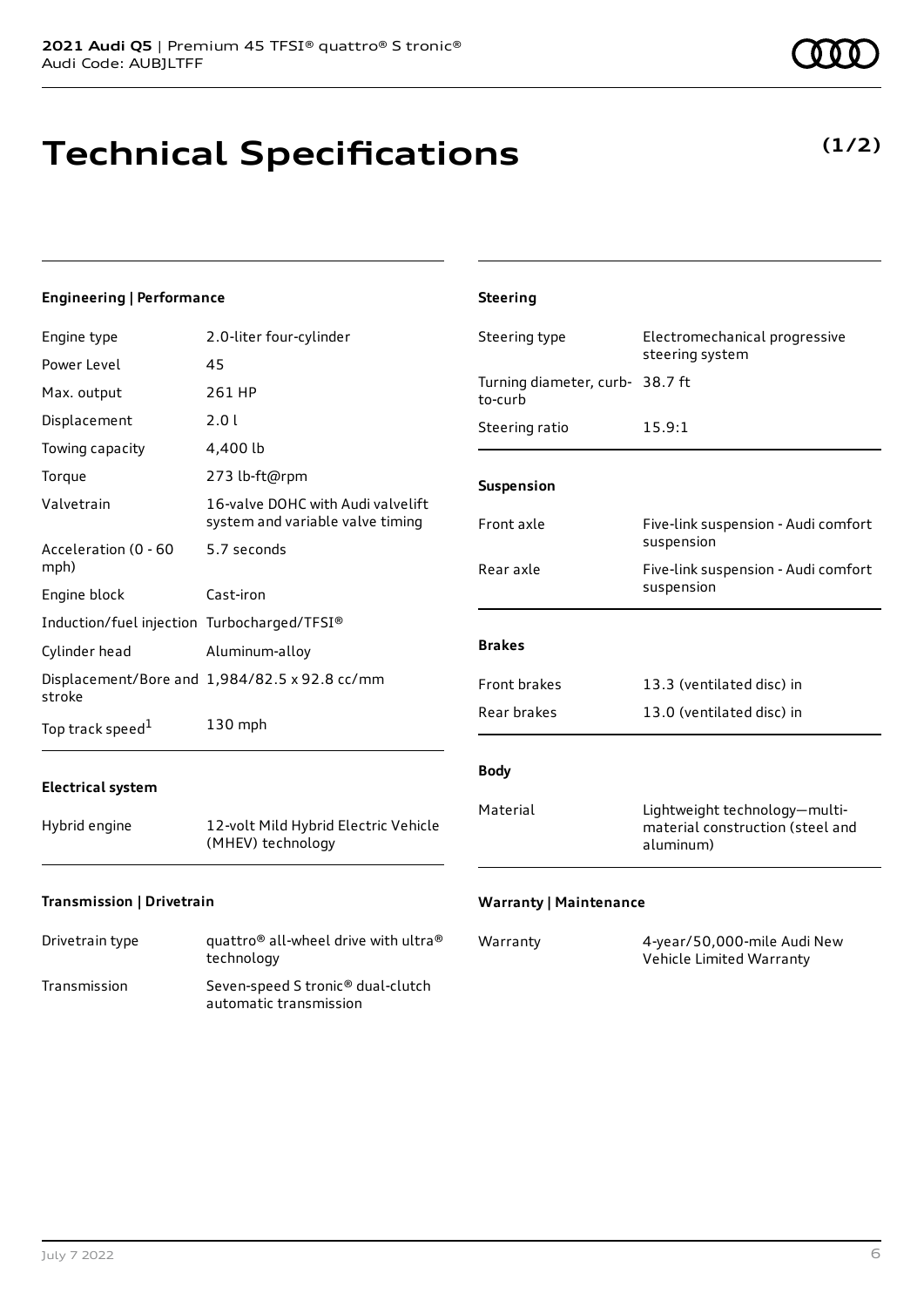# **Technical Specifications**

### **Exterior Measurements**

| Height                           | 65.5 in  |
|----------------------------------|----------|
| Overall width without<br>mirrors | 74.5 in  |
| Length                           | 184.3 in |
| Wheelbase                        | 111.0 in |
| Overall width with<br>mirrors    | 84.2 in  |
| Track rear                       | 63.3 in  |
| Track front                      | 63.6 in  |
| Curb weight                      | 4.079 lb |

### **Interior measurements**

| Seating capacity                          | 5                                                  |
|-------------------------------------------|----------------------------------------------------|
| Shoulder room, rear                       | 56.5 in                                            |
| Head room with front<br>sunroof           | 38.1 in                                            |
| Leg room, rear                            | 38.0 in                                            |
| Shoulder room, front                      | 57.7 in                                            |
| Head room with rear<br>sunroof            | 37.7 in                                            |
| Head room, rear                           | 39.3 in                                            |
| Leg room, front                           | 40.9 in                                            |
| Head room, front                          | 39.6 in                                            |
| Cargo volume, rear<br>seatbacks up/folded | 25.8/54.0 (25.6/53.5 with<br>sunroof) cu ft, cu ft |

**(2/2)**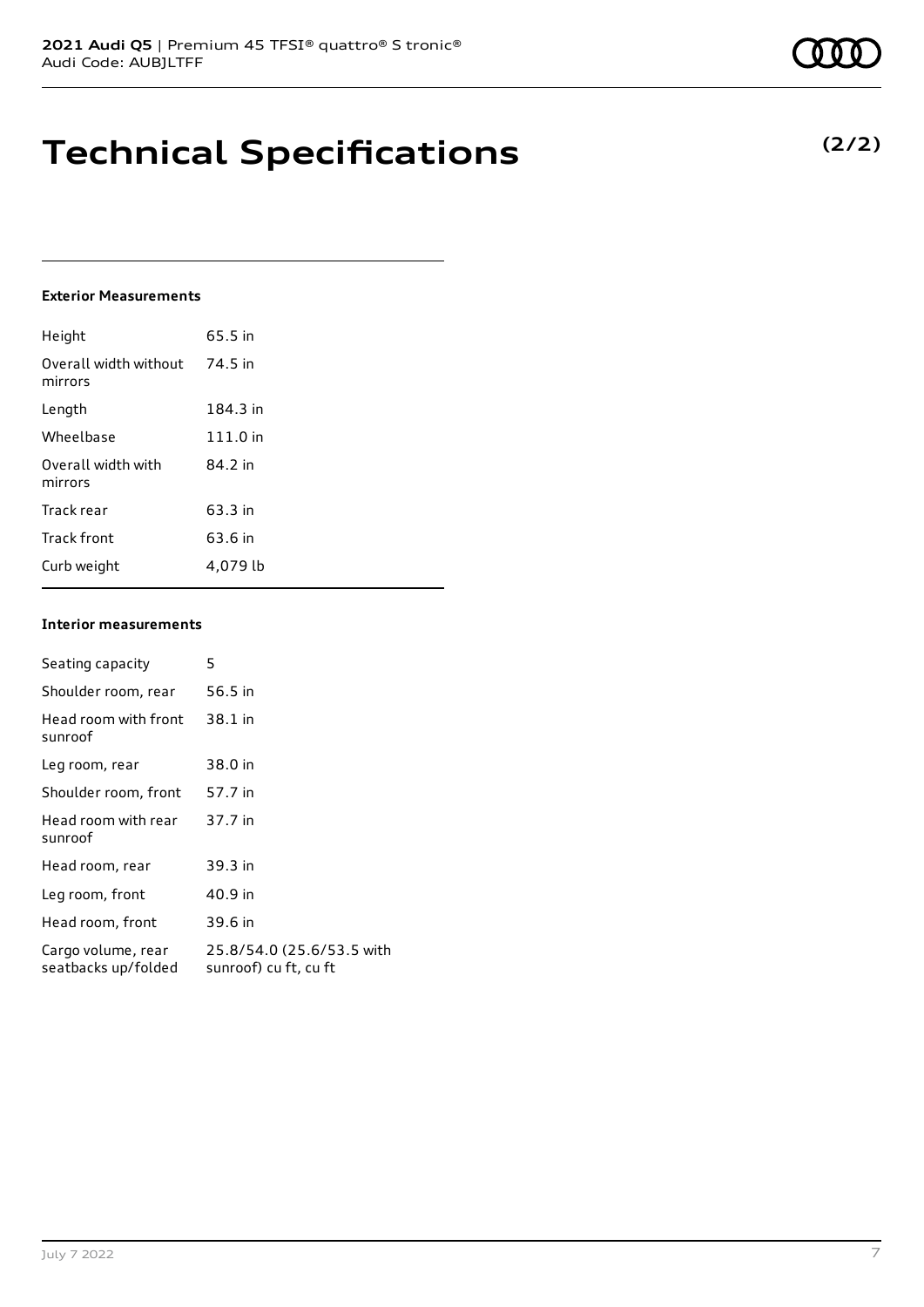# **Consumption- and emission**

**Consumption by NEDC**

combined 25 mpg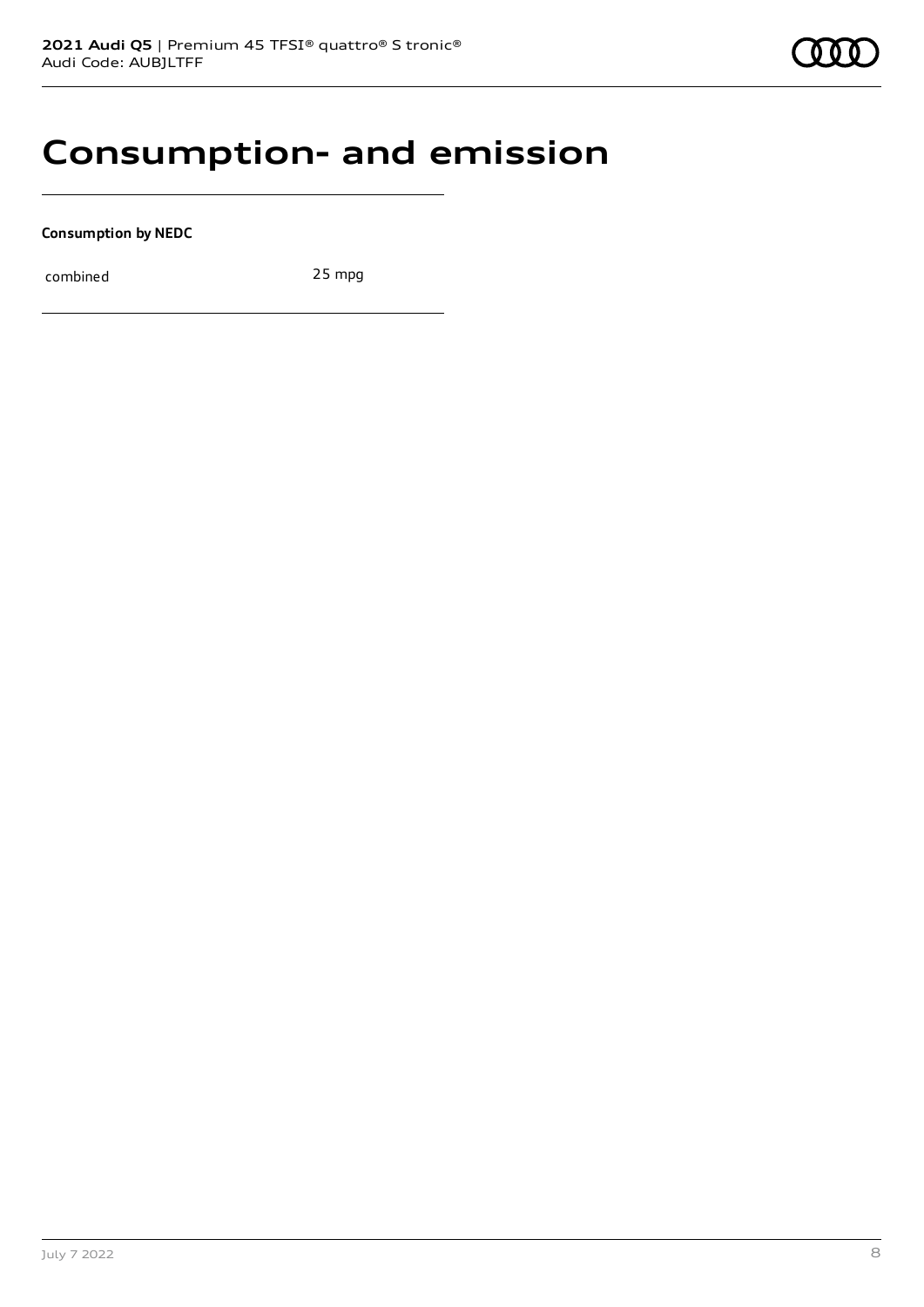

# **Contact**

Dealer **Audi Henderson**

7740 Eastgate Rd 89011 Henderson NV

Phone: +17029824600 FAX: 7029824626

www: [https://www.audihenderson.com](https://www.audihenderson.com/)